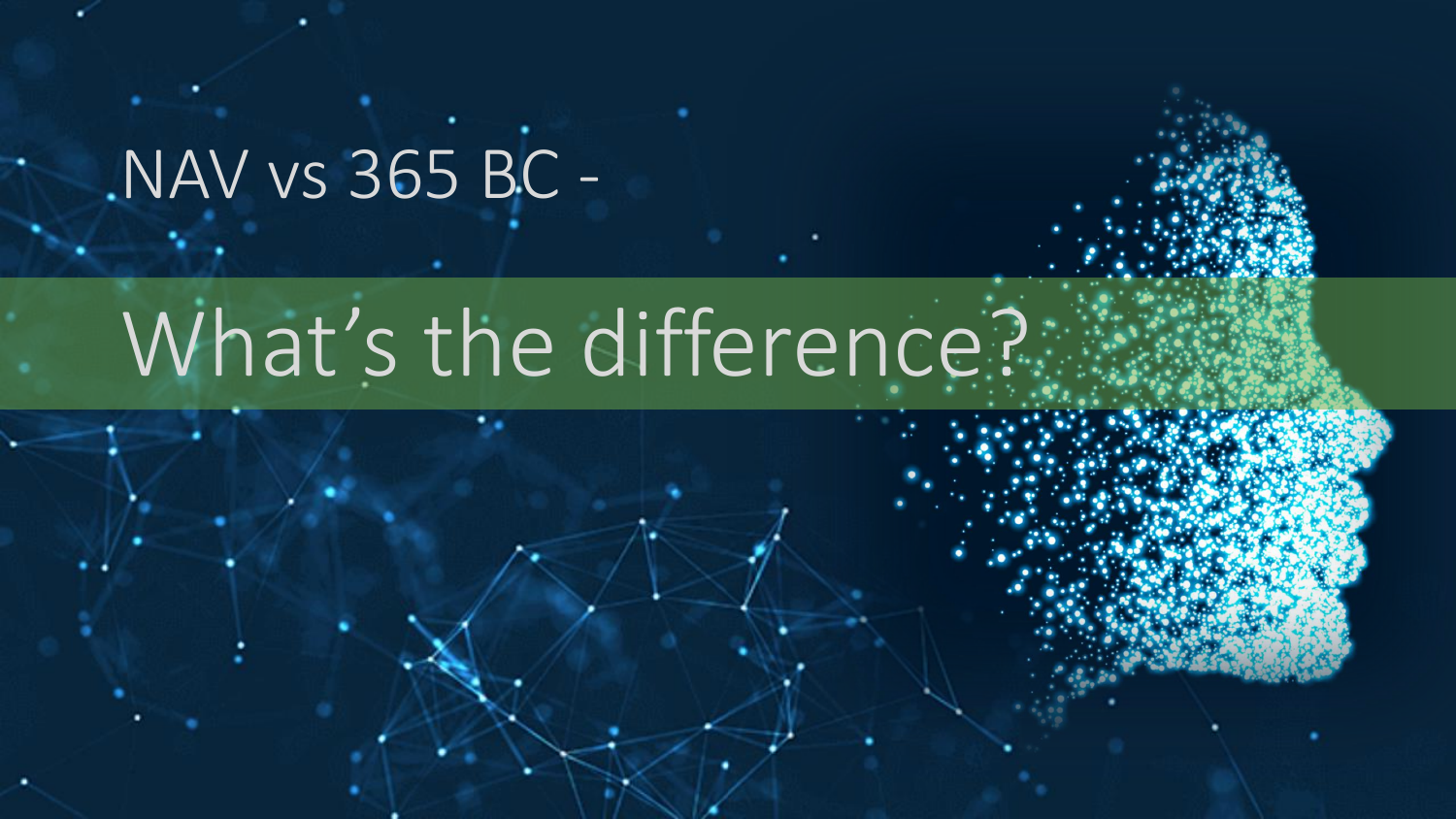Firstly, it is important to understand that Dynamics NAV acts as the predecessor to Dynamics 365 BC.

NAV forms part of the ERP (enterprise resource planning) suite created by Microsoft to provide a complete solution in assisting enterprise managers to manage the workload, while increasing their performance. Dynamics NAV can only be operated on-site, and not in the cloud.

The difference between NAV and 365 BC is not in the solution of the product, but rather in the platform that each solution uses. Dynamics NAV is installed on local servers, and can only be implemented and operated directly on site. Whereas Dynamics 365 BC is hosted on the cloud. Dynamics 365 BC includes all the applications and functionality of Dynamics NAV, but is redesigned to work effortlessly and coherently on the cloud.

Business Central offers the ability to download and install applications and extensions (created by independent vendors from the Microsoft AppSource), allowing you to test, explore, keep or uninstall the extensions according to your needs. This option was not available for Dynamics NAV. 365 BC provides an integrated experience that can be accessed anywhere at any time, because it is hosted on the cloud. It allows for more efficient workflow, and provides the possibility to work remotely.



info@dynavix.co.za © DYNAVIX PTY LTD